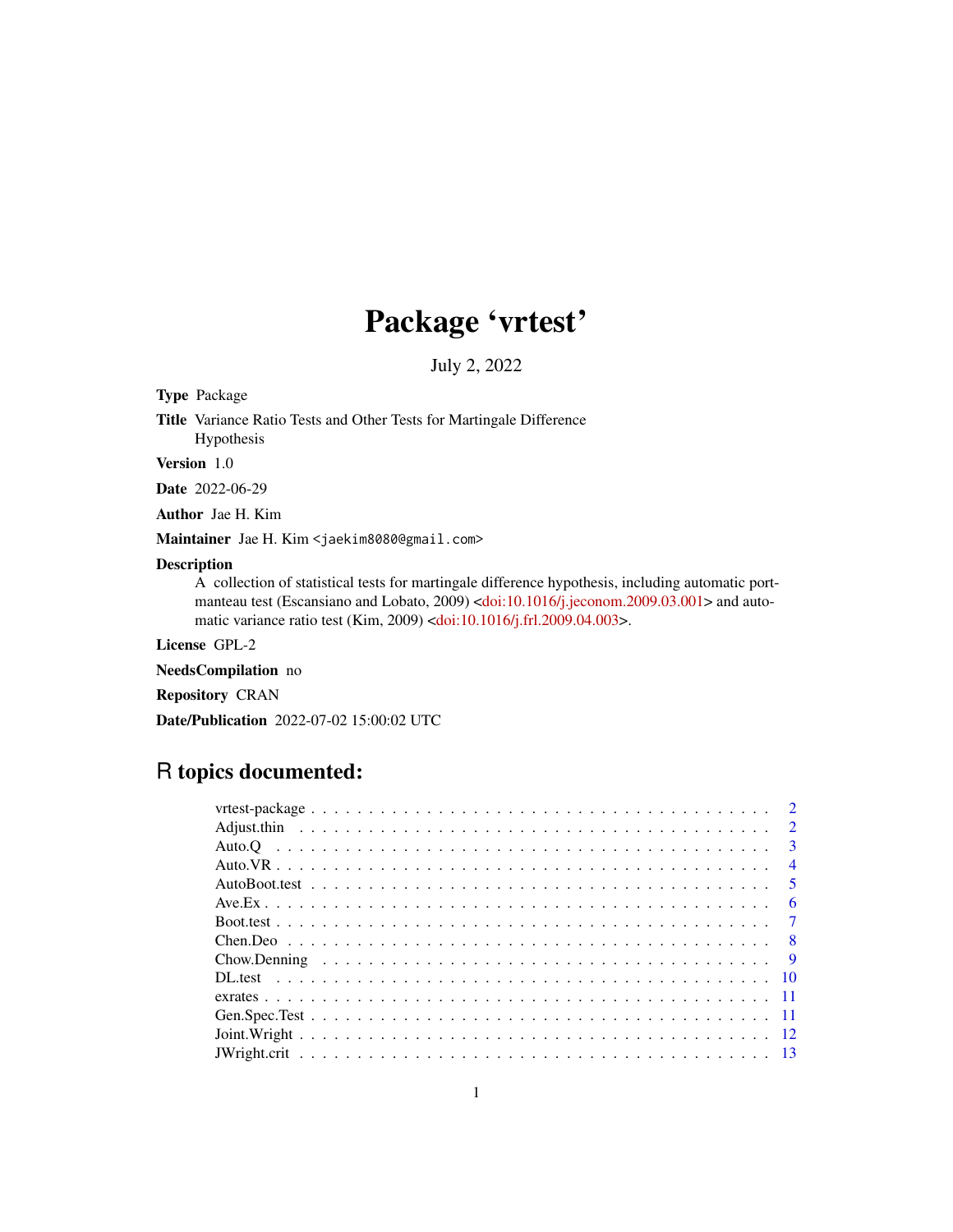# <span id="page-1-0"></span>2 Adjust.thin

| Index |  |
|-------|--|

| vrtest-package | Variance Ratio tests and other tests for Martingale Difference Hypoth- |
|----------------|------------------------------------------------------------------------|
|                | esis                                                                   |

# Description

A collection of variance ratio and spectral shapte tests

# Details

| Package: | vrtest     |
|----------|------------|
| Type:    | Package    |
| Version: | 0.97       |
| Date:    | 2014-08-10 |
| License: | $GPL-2$    |

# Author(s)

Jae H. Kim Maintainer: Jae H. Kim <J.Kim@latrobe.edu.au>

Adjust.thin *Adjustment for thinly-traded returns*

# Description

The adjustment based on AR(1) fitting as proposed by Miller et al. (1994)

# Usage

Adjust.thin(y)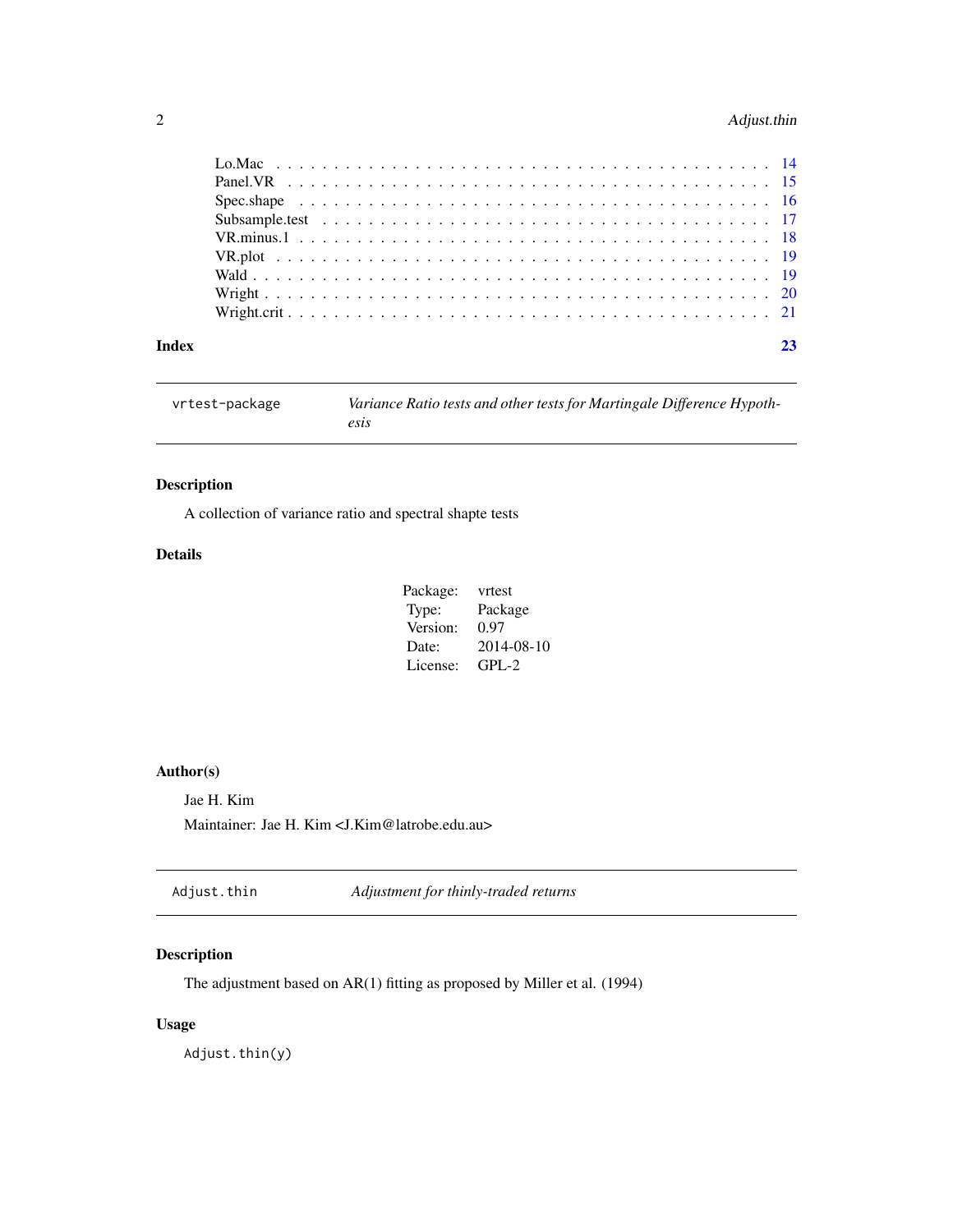#### <span id="page-2-0"></span>Auto.Q 3

# Arguments

y financial return time series

# Value

Adjusted return

# Author(s)

Jae H. Kim

# References

Miller et al. (1994), Mean Reversion of Standard & Poor's 500 Index Base Changes: Arbitrage Induced or Statistical Illusion Journal of Finance, XLIX, 479-513.

# Examples

```
data(exrates)
y <- exrates$ca
nob <- length(y)
r <- log(y[2:nob])-log(y[1:(nob-1)])
Adjust.thin(r)
```
#### Auto.Q *Automatic Portmanteau Test*

# Description

A robustified portmanteau test with automatic lag selection

# Usage

Auto.Q(y,lags)

# Arguments

| y    | financial return time series         |
|------|--------------------------------------|
| lags | maximum lag value, the default is 10 |

# Value

| Stat   | Automatic portmanteau test statistic |
|--------|--------------------------------------|
| Pvalue | p-value of the test                  |

# Author(s)

Jae H. Kim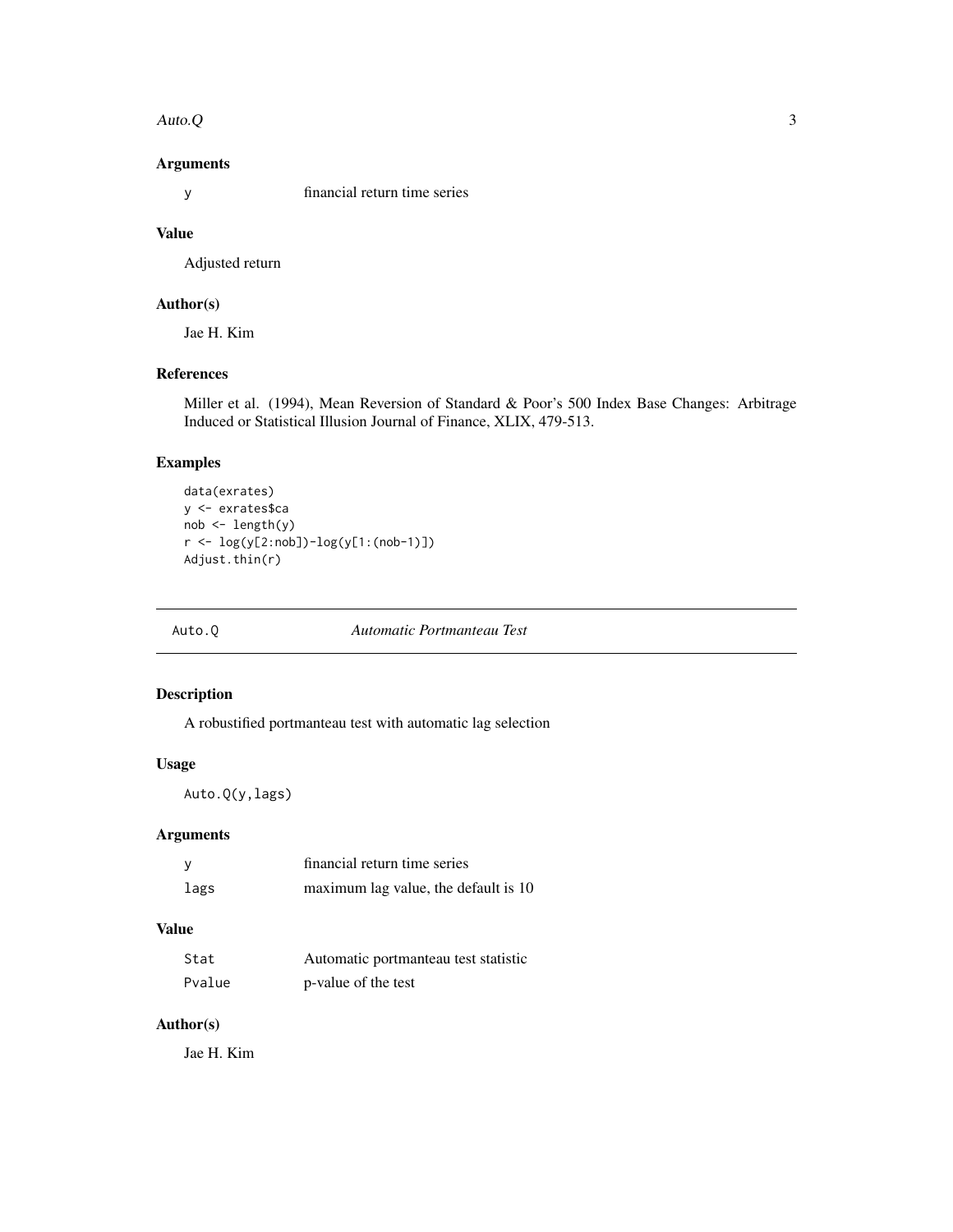# <span id="page-3-0"></span>References

Escanciano, J.C., Lobato, I.N. 2009a. An automatic portmanteau test for serial correlation. Journal of Econometrics 151, 140-149.

Charles, A. Darne, O. Kim, J.H. 2011, Small Sample Proeprties of Alternative Tests for Martingale Difference Hypothesis, Economics Letters, 110(2), 151-154.

# Examples

```
data(exrates)
y <- exrates$ca
nob \leftarrow length(y)r <- log(y[2:nob])-log(y[1:(nob-1)])
Auto.Q(r)
```
Auto.VR *Automatic Variance Ratio Test*

### Description

A variance ratio test with holding period value chosen by a data dependent procedure

#### Usage

Auto.VR(y)

## Arguments

| financial return time series |  |  |
|------------------------------|--|--|
|                              |  |  |

#### Value

| stat | Automatic variance ratio test statistic                    |
|------|------------------------------------------------------------|
| sum  | 1+ weighted sum of autocorrelation up to the optimal order |

## **Note**

R code translated from Choi's GAUSS code

# Author(s)

Jae H. Kim

#### References

Choi, I. 1999, Testing the random walk hypothesis for real exchange rates Journal of Applied Econometrics, 14, 293-308.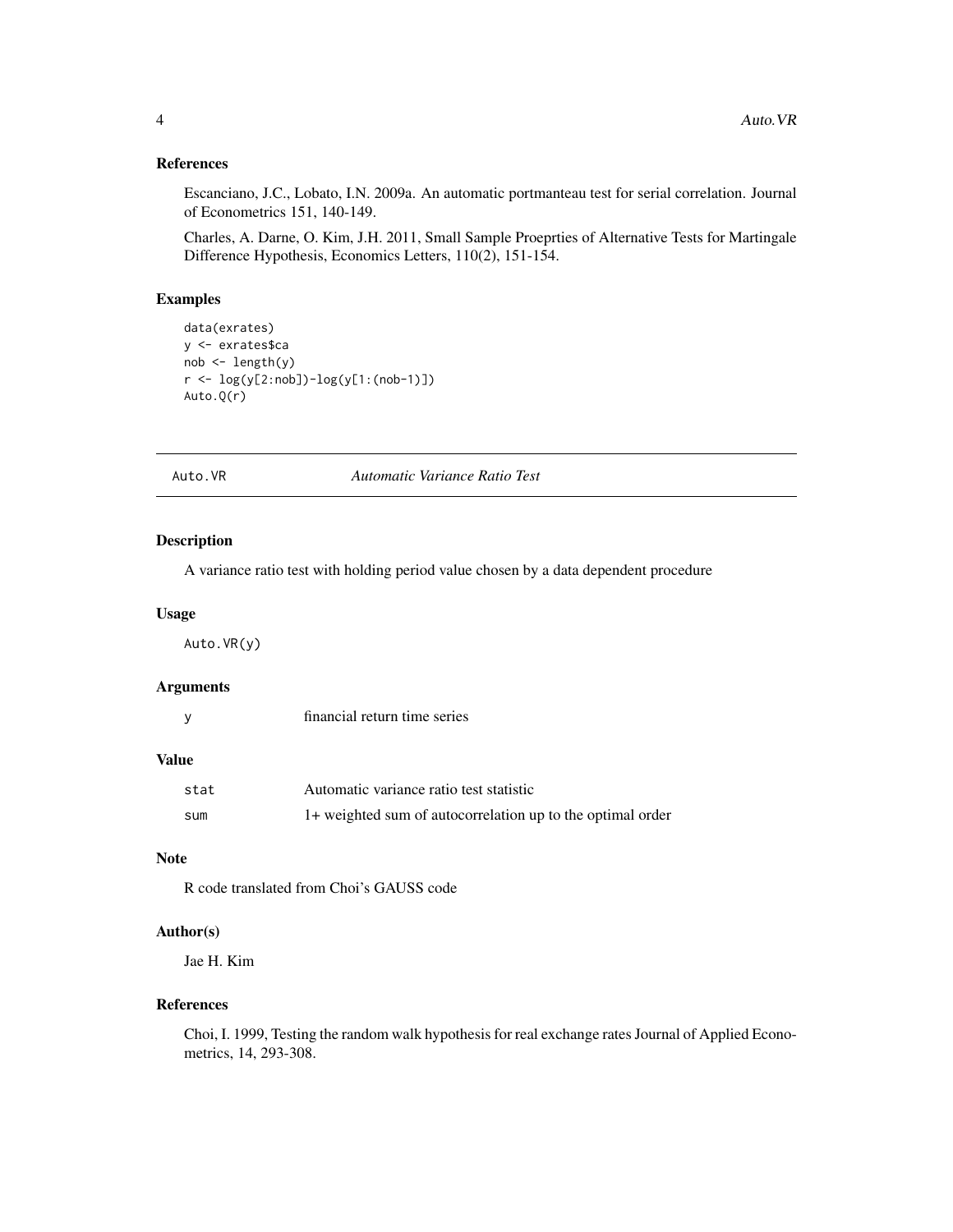# <span id="page-4-0"></span>AutoBoot.test 5

# Examples

```
data(exrates)
y <- exrates$ca
nob \leftarrow length(y)r <- log(y[2:nob])-log(y[1:(nob-1)])
Auto.VR(r)
```
AutoBoot.test *Wild Bootstrapping of Automatic Variance Ratio Test*

#### Description

This function returns wild bootstrap test results for the Automatic Variance Ratio Test of Choi (1999)

# Usage

AutoBoot.test(y, nboot, wild,prob=c(0.025,0.975))

# Arguments

| y     | a vector of time series, typically financial return                                                                                                                                                                                  |
|-------|--------------------------------------------------------------------------------------------------------------------------------------------------------------------------------------------------------------------------------------|
| nboot | the number of bootstrap iterations                                                                                                                                                                                                   |
| wild  | "Normal" for the wild bootstrap using the standard normal distribution, "Mam-<br>men" for the wild bootstrap using Mammen's two point distribution, "Rademacher"<br>for the wild bootstrap using Rademacher's two point distribution |
| prob  | probability limits for confidence intervals                                                                                                                                                                                          |

# Value

| test.stat | Automatic variance ratio test statistic                                 |
|-----------|-------------------------------------------------------------------------|
| VRsum     | 1+ weighted sum of autocorrelation up to the optimal order              |
| pval      | Wild Bootstrap p-value for the test                                     |
| CI        | Confidence Intervals for the test statistic from Bootstrap distribution |
| CI.VRsum  | Confidence Intervals for the VRsum from Bootstrap distribution          |

# Author(s)

Jae H. Kim

# References

Kim, J. H., 2009, Automatic Variance Ratio Test under Conditional Heteroskedascity, Finance Research Letters, 6(3), 179-185.

Charles, A. Darne, O. Kim, J.H. 2011, Small Sample Proeprties of Alternative Tests for Martingale Difference Hypothesis, Economics Letters, 110(2), 151-154.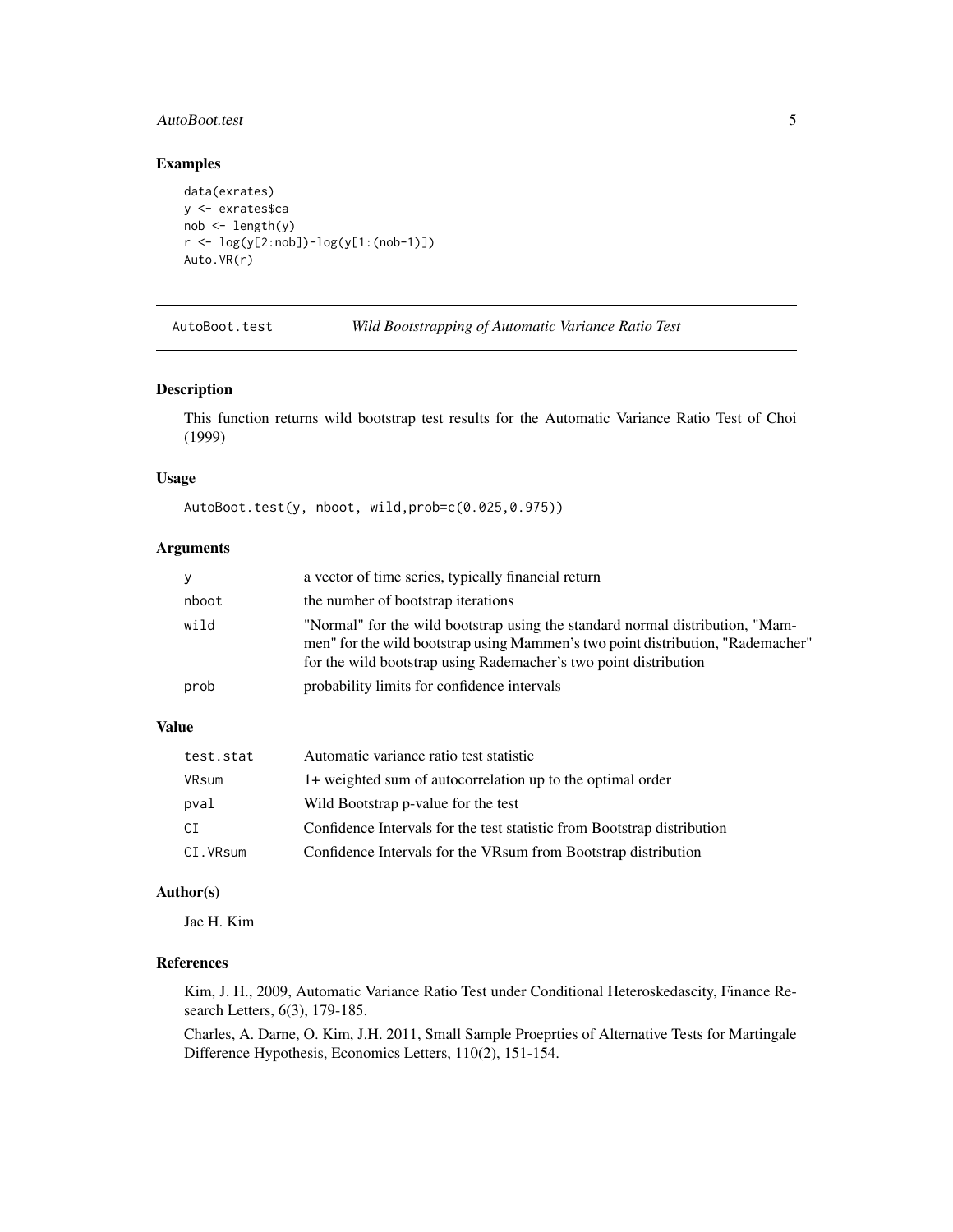# Examples

```
r < -rnorm(100)AutoBoot.test(r,nboot=500,wild="Normal")
```
# Ave.Ex *Average Exponential Tests*

# Description

Average exponential tests of Andrews and Ploberger (1996)

#### Usage

Ave.Ex(y)

# Arguments

#### Value

| Ex.LM | LM test |
|-------|---------|
| Ex.LR | LR test |

#### Note

Traslated from Choi's Gauss codes

# Author(s)

Jae H. Kim

# References

Choi, I. 1999, Testing the random walk hypothesis for real exchange rates, Journal of Applied Econometrics, 14, 293-308.

```
data(exrates)
y <- exrates$ca
nob <- length(y)
r <- log(y[2:nob])-log(y[1:(nob-1)])
Ave.Ex(r)
```
<span id="page-5-0"></span>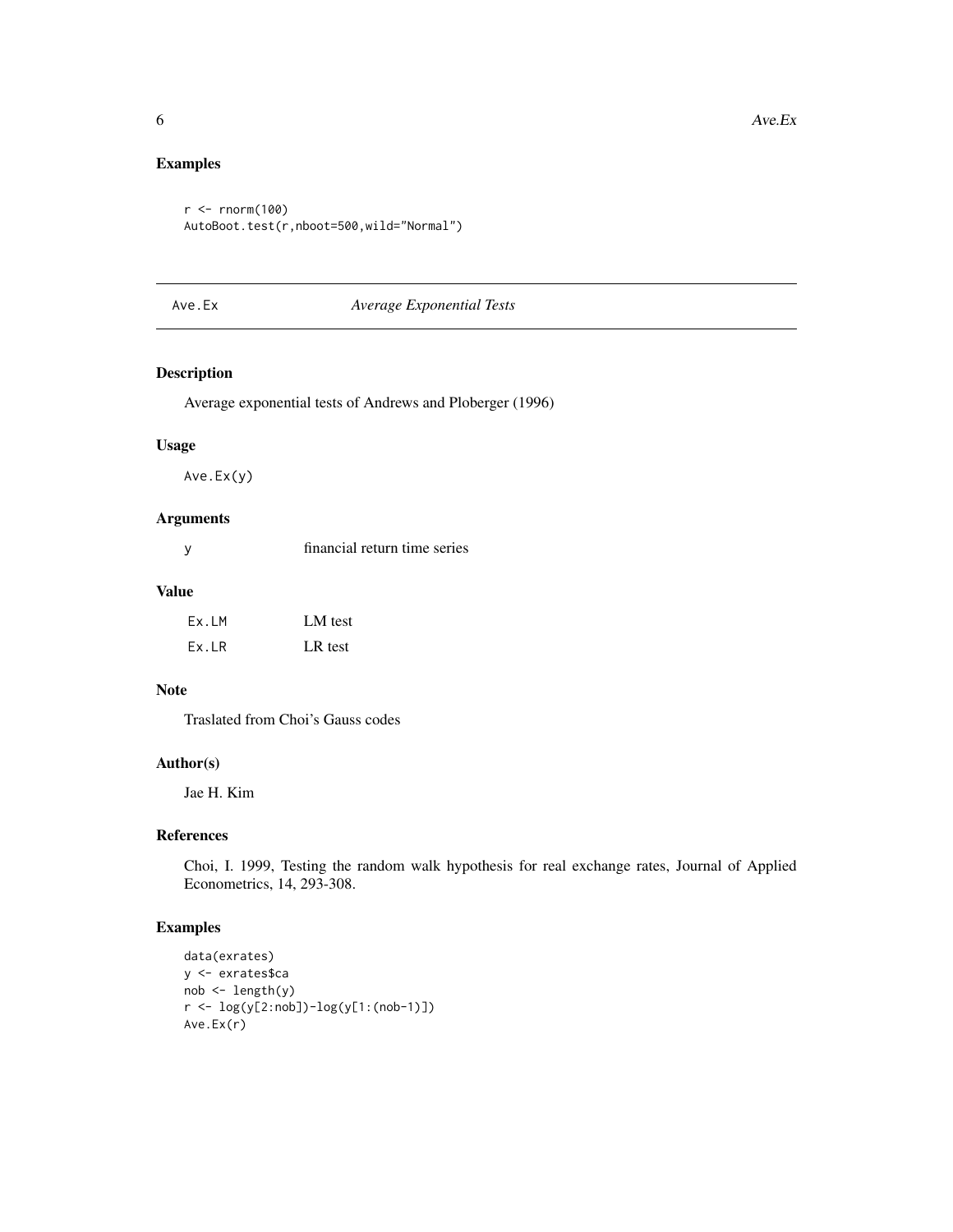<span id="page-6-0"></span>

This function returns bootstrap p-values of the Lo-MacKilay (1988) and Chow-Denning (1993) tests.

Users can choose between iid bootstrap and wild bootstrap

#### Usage

Boot.test(y, kvec, nboot, wild, prob=c(0.025,0.975))

# Arguments

| у     | a vector of time series, typically financial return                                                                                                                                                                                                             |
|-------|-----------------------------------------------------------------------------------------------------------------------------------------------------------------------------------------------------------------------------------------------------------------|
| kvec  | a vector of holding periods                                                                                                                                                                                                                                     |
| nboot | the number of bootstrap iterations                                                                                                                                                                                                                              |
| wild  | "No" for iid bootstrap, "Normal" for the wild bootstrap using the standard nor-<br>mal distribution, "Mammen" for the wild bootstrap using Mammen's two point<br>distribution, "Rademacher" for the wild bootstrap using Rademacher's two point<br>distribution |
| prob  | probability limits for confidence intervals                                                                                                                                                                                                                     |
|       |                                                                                                                                                                                                                                                                 |

#### Value

Holding.Period

|         | holding periods used                                                    |
|---------|-------------------------------------------------------------------------|
| LM.pval | Bootstrap p-values for the Lo-MacKinlay tests                           |
| CD.pval | Bootstrap p-value for the Chow-Denning test                             |
| СI      | Confidence Intervals for Lo-Mackinlay tests from Bootstrap distribution |

# Author(s)

Jae H. Kim

#### References

Kim, J.H., 2006, Wild Bootstrapping Variance Ratio Tests. Economics Letters, 92, 38-43.

```
data(exrates)
y <- exrates$ca
nob <- length(y)
r <- log(y[2:nob])-log(y[1:(nob-1)])
kvec <-c(2,5,10)Boot.test(r,kvec,nboot=500,wild="Normal")
```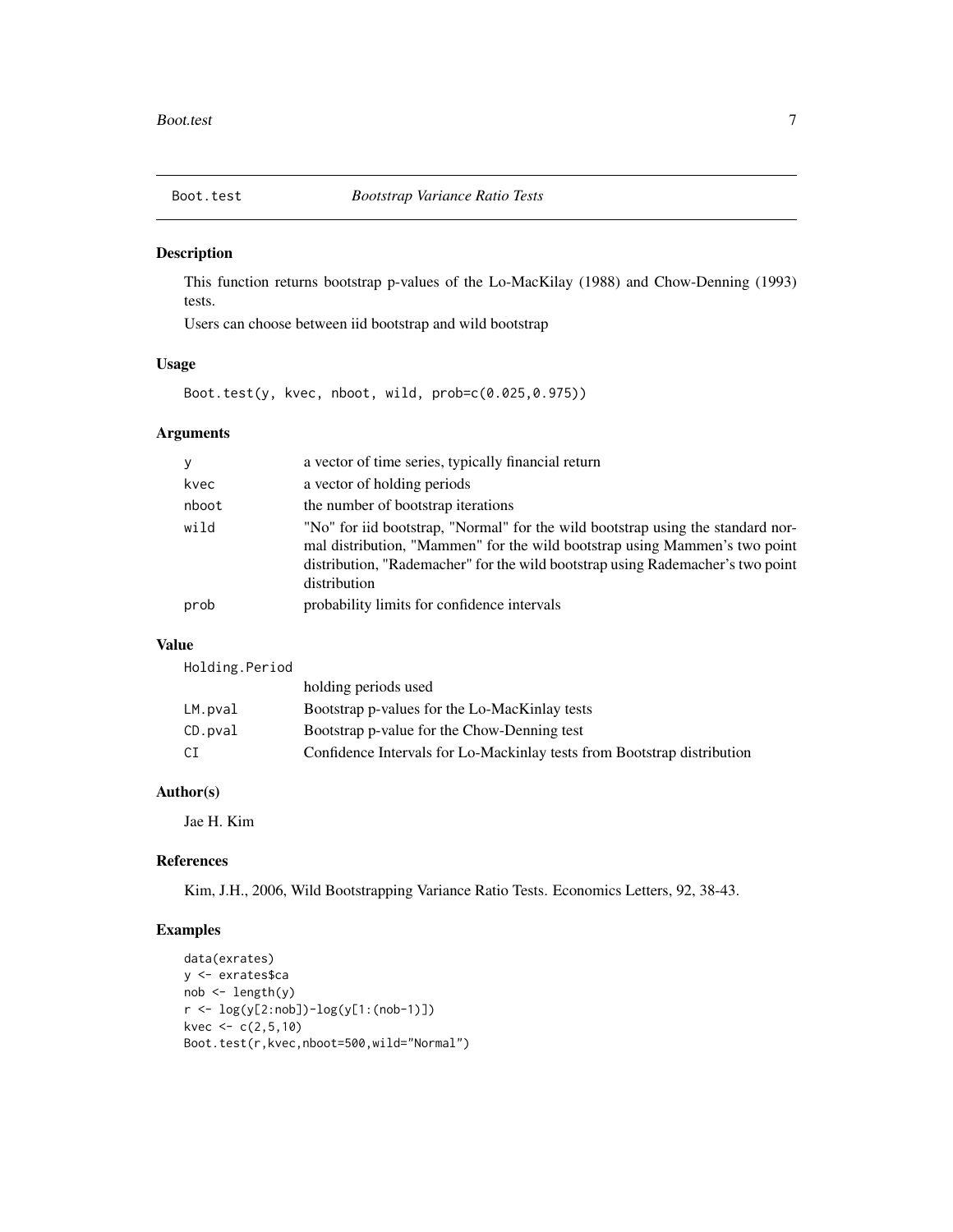<span id="page-7-0"></span>

See equation (15) of Chen and Deo (2006)

#### Usage

Chen.Deo(x, kvec)

# Arguments

| $\boldsymbol{\mathsf{x}}$ | a vector of time series, typically financial return |
|---------------------------|-----------------------------------------------------|
| kvec                      | a vector of holding periods                         |

# Value

| Holding.Period                      |                                                     |
|-------------------------------------|-----------------------------------------------------|
|                                     | holding periods used                                |
| VRsum                               | the sum of (power transformed individual $VR - 1$ ) |
| 0Pn                                 | OPn statistic                                       |
| ChiSQ.Quantiles_1_2_5_10_20_percent |                                                     |
|                                     | Chi-square critical values                          |

# Author(s)

Jae H. Kim

# References

Chen, W. W., and Deo, R.S., 2006, The Variance Ratio Statistic at Large Horizons, Econometric Theory, 22, 206-234.

```
data(exrates)
y <- exrates$ca
nob < - length(y)
r <- log(y[2:nob])-log(y[1:(nob-1)])
kvec <- c(2,5,10)
Chen.Deo(r,kvec)
```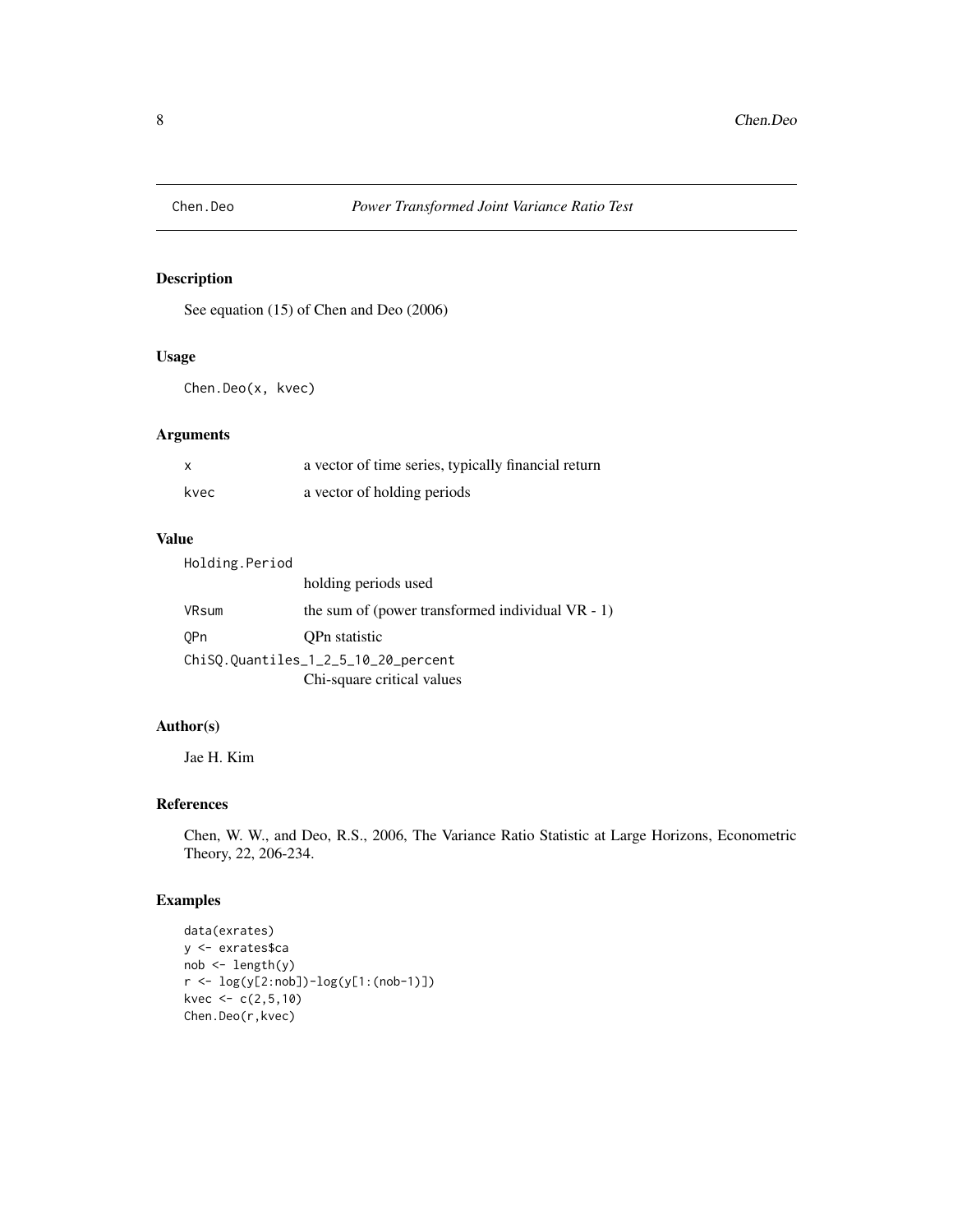<span id="page-8-0"></span>

This function returns Chow-Denning test statistics.

CD1: test for iid series; CD2: test for uncorrelated series with possible heteroskedasticity.

#### Usage

Chow.Denning(y, kvec)

#### Arguments

|      | a vector of time series, typically financial return |
|------|-----------------------------------------------------|
| kvec | a vector of holding periods                         |

#### Value

Holding.Periods holding periods used CD1 CD1 statistic CD2 CD2 statistic Critical.Values\_10\_5\_1\_percent 10 5 1 percent critical values

# Note

See Chow and Denning (1993) for the details of critical value calculation

# Author(s)

Jae H. Kim

# References

Chow,K. V., K. C. DENNING, 1993, A Simple Multiple Variance Ratio Test, Journal of Econometrics, 58, 385-401.

```
data(exrates)
y <- exrates$ca
nob \leftarrow length(y)r <- log(y[2:nob])-log(y[1:(nob-1)])
kvec <-c(2,5,10)Chow.Denning(r,kvec)
```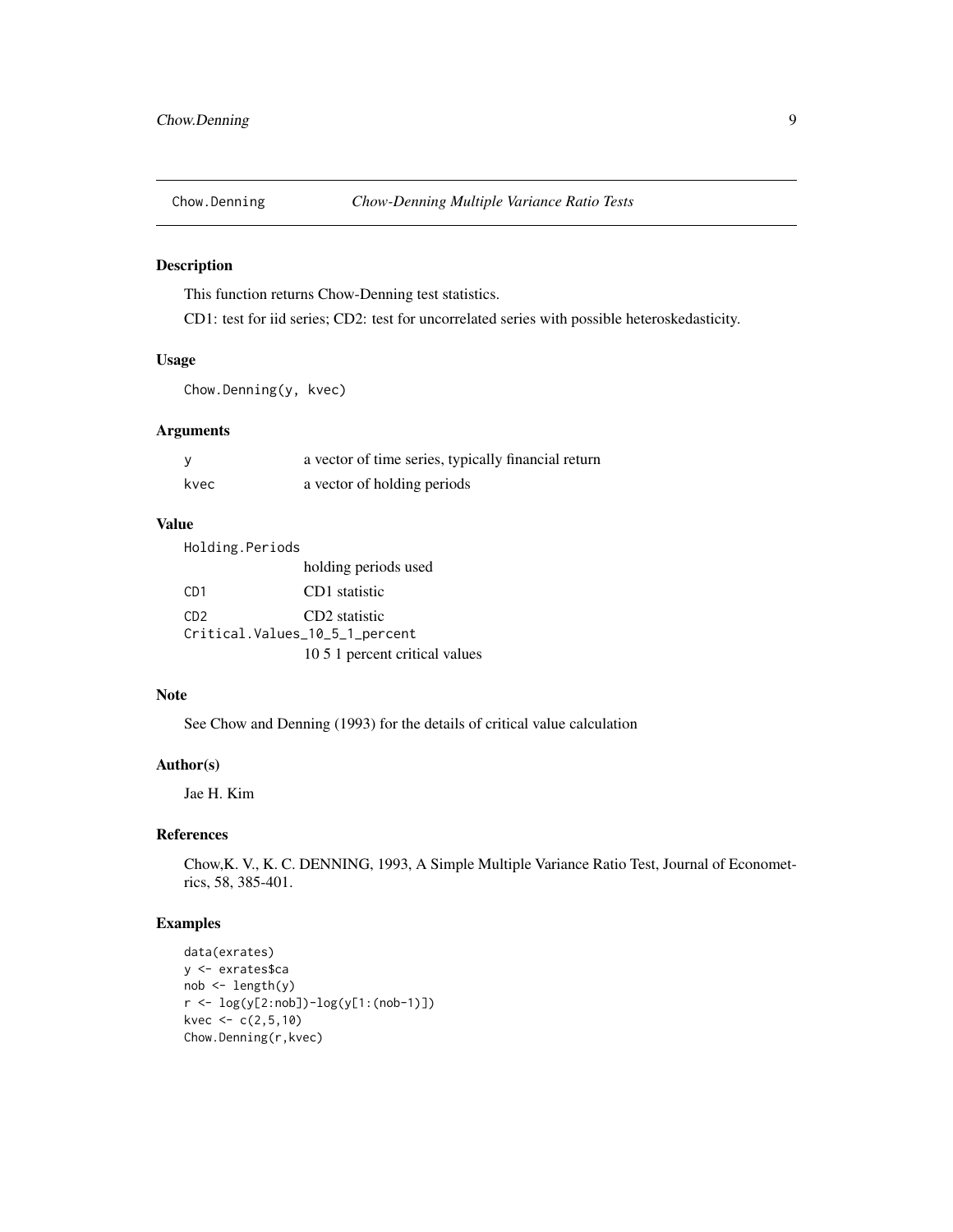<span id="page-9-0"></span>

Dominguez-Lobato Test

# Usage

DL.test(y,B,p)

# Arguments

|     | financial return time series                           |
|-----|--------------------------------------------------------|
| - B | the number of bootstrap iterations, the default is 300 |
| p   | the lag value, the default is 1                        |

#### Value

| Cp      | Cramer von Mises test statistic       |
|---------|---------------------------------------|
| Кp      | Kolmogorov-Smirnov test statistic     |
| Cp_pval | wild bootstrap p-value of the Cp test |
| Kp_pval | wild bootstrap p-value of the Kp test |

# Author(s)

Jae H. Kim

# References

Domingues M.A. and Lobato, I. N., 2003, Testing the Martingale Difference Hypothesis, Econometrics Reviews, 22, p351-377.

Charles, A. Darne, O. Kim, J.H. 2011, Small Sample Proeprties of Alternative Tests for Martingale Difference Hypothesis, Economics Letters, 110(2), 151-154.

```
r <- rnorm(50)
DL.test(r,B=100)
# B=100 is used for fast execution in the example.
# Use a higher number in actual application
```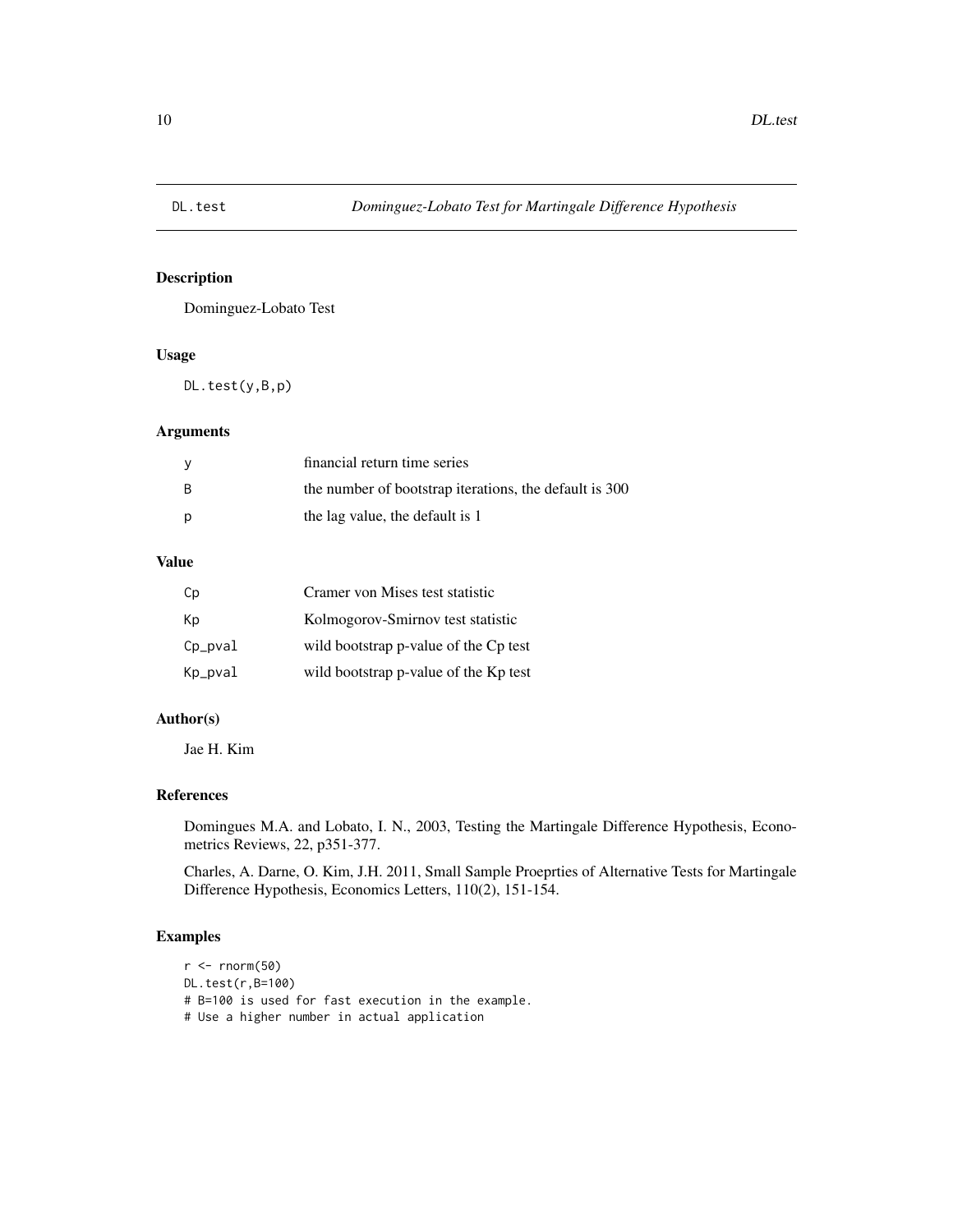<span id="page-10-0"></span>

The data set used in Wright (2001) as an application, weekly from August, 7, 1974 to May 29 1996

#### Usage

```
data(exrates)
```
# Format

A data frame with 1139 observations on the following 5 variables.

- ca a numeric vector, Canadian Dollar
- dm a numeric vector, Deutch Mark
- ff a numeric vector, French Franc
- uk a numeric vector, UK Pound
- jp a numeric vector, Japanese Yen

#### References

WRIGHT,J.H.,2000,Alternative Variance-Ratio Tests Using Ranks and Signs, Journal of Business & Economic Statistics, 18, 1-9.

# Examples

data(exrates)

Gen.Spec.Test *Generalized spectral Test*

# Description

Generalized spectral Test

#### Usage

Gen.Spec.Test(y,B)

# Arguments

| financial return time series                           |
|--------------------------------------------------------|
| the number of bootstrap iterations, the default is 300 |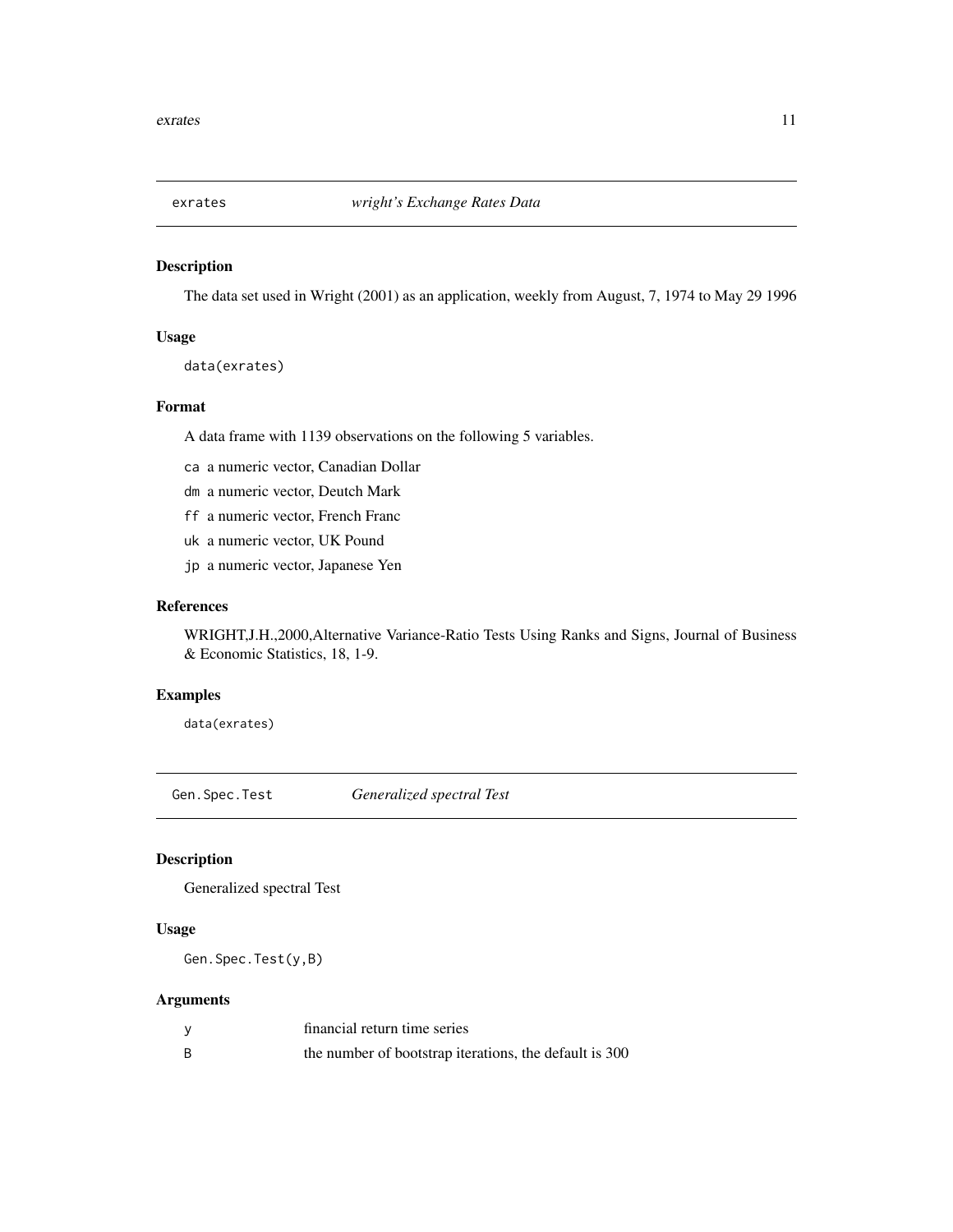<span id="page-11-0"></span>

Pboot wild bootstrap p-value of the test

#### Author(s)

Jae H. Kim

#### References

Escanciano, J.C. and Velasco, C., 2006, Generalized Spectral Tests for the martigale Difference Hypothesis, Journal of Econometrics, 134, p151-185.

Charles, A. Darne, O. Kim, J.H. 2011, Small Sample Proeprties of Alternative Tests for Martingale Difference Hypothesis, Economics Letters, 110(2), 151-154.

# Examples

```
r <- rnorm(100)
Gen.Spec.Test(r)
```
Joint.Wright *A Joint Version of Wight's Rank and Sign Test*

#### Description

This function returns joint or multiple version of Wright's rank and sign tests. The test takes the maximum value of the individual rank or sign tests, in the same manner as Chow-Denning test

#### Usage

Joint.Wright(y, kvec)

#### Arguments

|      | a vector of time series, typically financial return |
|------|-----------------------------------------------------|
| kvec | a vector of holding periods                         |

#### Value

Holding.Period

|      | holding periods used              |
|------|-----------------------------------|
| JR1  | Joint test based on R1 statistics |
| JR2. | Joint test based on R2 statistics |
| JS1  | Joint test based on S1 statistics |

#### Author(s)

Jae H. Kim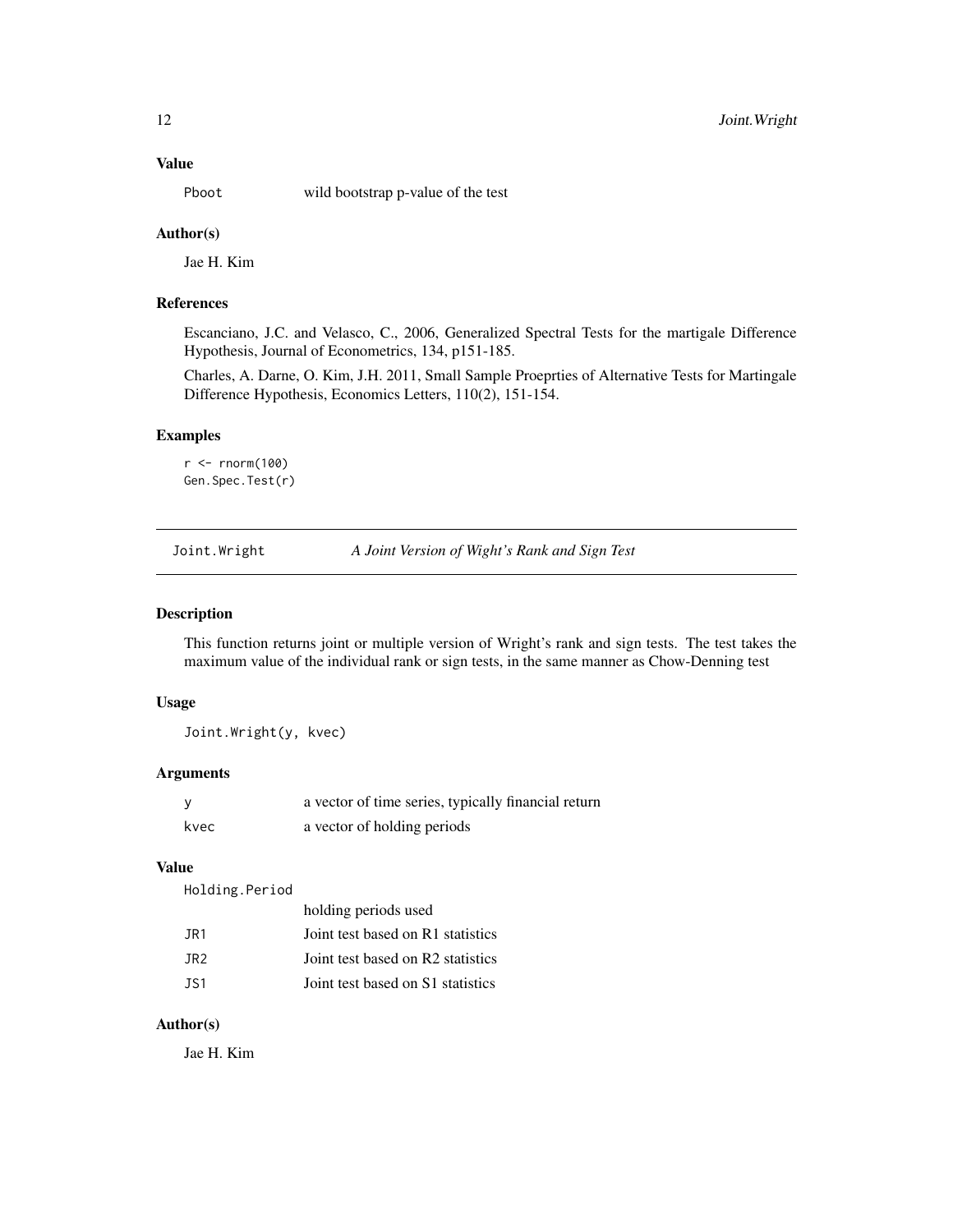# <span id="page-12-0"></span>JWright.crit 13

# References

Belaire-Franch G, Contreras D. Ranks and signs-based multiple variance ratio tests, Working paper, University of Valencia 2004.

Kim, J. H. and Shamsuddin, A., 2008, Are Asian Stock Markets Efficient? Evidence from New Multiple Variance Ratio Tests, Journal of Empirical Fiance 15(8), 518-532.

#### Examples

```
data(exrates)
y <- exrates$ca
nob <- length(y)
r <- log(y[2:nob])-log(y[1:(nob-1)])
kvec <-c(2,5,10)Joint.Wright(r,kvec)
```
JWright.crit *Critical Values for the joint versions of Wright's rank and sign tests*

#### Description

This function runs a simulation to calculate the critical values of the joint versions of Wright's tests.

# Usage

JWright.crit(n, kvec, nit)

# Arguments

| n    | sample size           |
|------|-----------------------|
| kvec | holding period vector |
| nit  | number of iterations  |

# Value

Holding.Period

|          | holding period used                        |
|----------|--------------------------------------------|
| JR1.crit | Critical values for the joint R1 statistic |
| JR2.crit | Critical values for the joint R2 statistic |
| JS1.crit | Critical values for the joint S1 statistic |

# Author(s)

Jae H. Kim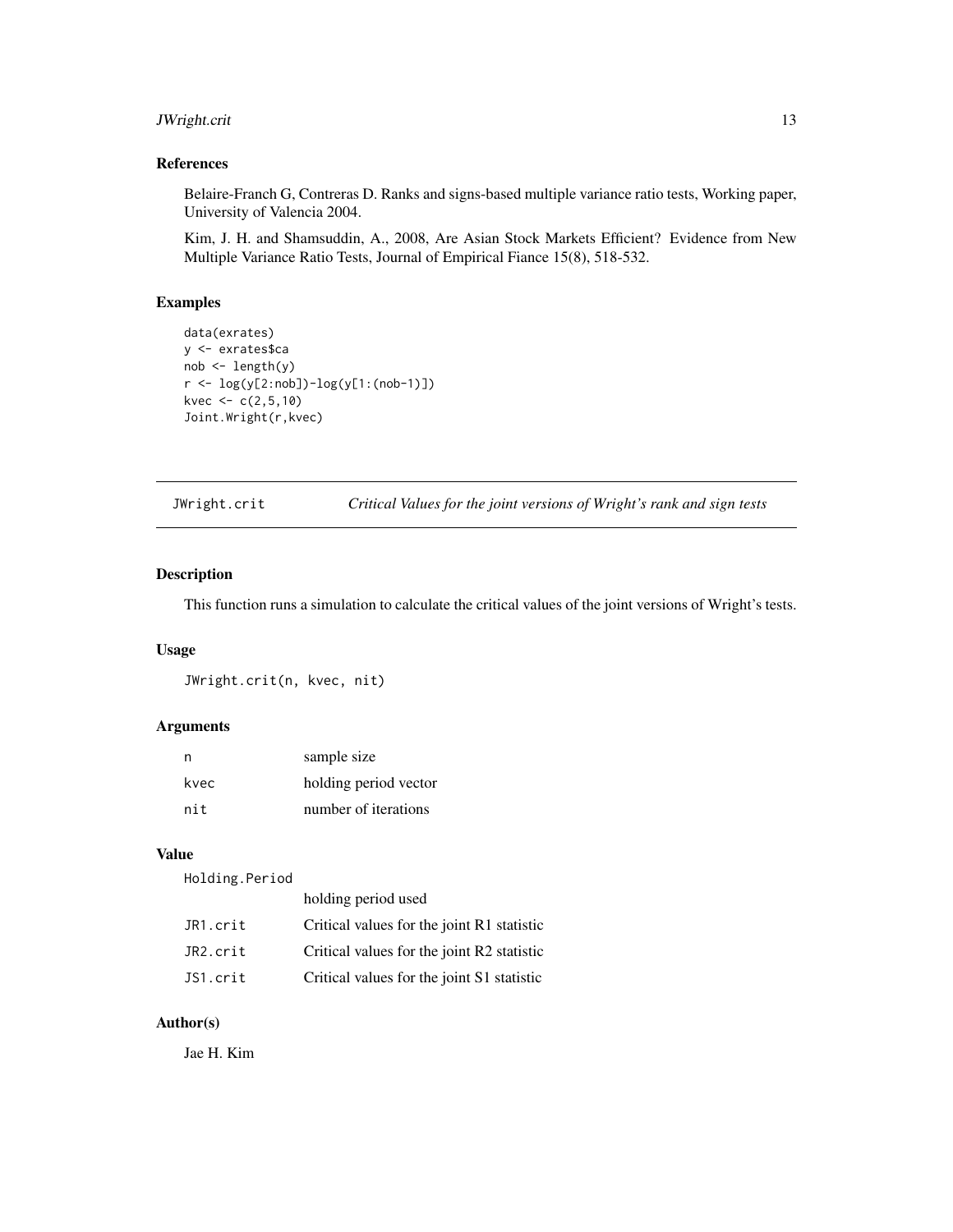#### <span id="page-13-0"></span>References

Belaire-Franch G, Contreras D. Ranks and signs-based multiple variance ratio tests, Working paper, University of Valencia 2004.

Kim, J. H. and Shamsuddin, A., 2008, Are Asian Stock Markets Efficient? Evidence from New Multiple Variance Ratio Tests, Journal of Empirical Fiance 15(8), 518-532.

#### Examples

```
kvec <-c(2,5,10)JWright.crit(n=100,kvec,nit=50)
# nit is set to 50 for fast execution in the example.
# nit=10000 is recommended as in Wright (2000)
```
Lo.Mac *Lo-MacKinlay variance Ratio Tests*

#### Description

The function returns M1 and M2 statistics of Lo and MacKinlay (1998).

M1: tests for iid series; M2: for uncorrelated series with possible heteroskedasticity.

# Usage

Lo.Mac(y, kvec)

#### Arguments

|      | a vector of time series, typically financial return |
|------|-----------------------------------------------------|
| kvec | a vector of holding periods                         |

# Value

Stats M1 and M2 statistics

#### Author(s)

Jae H. Kim

# References

LO, A. W., and A. C. MACKINLAY (1988): "Stock Market Prices Do Not Follow Random Walks: Evidence from a Simple Specification Test," The Review of Financial Studies, 1, 41-66.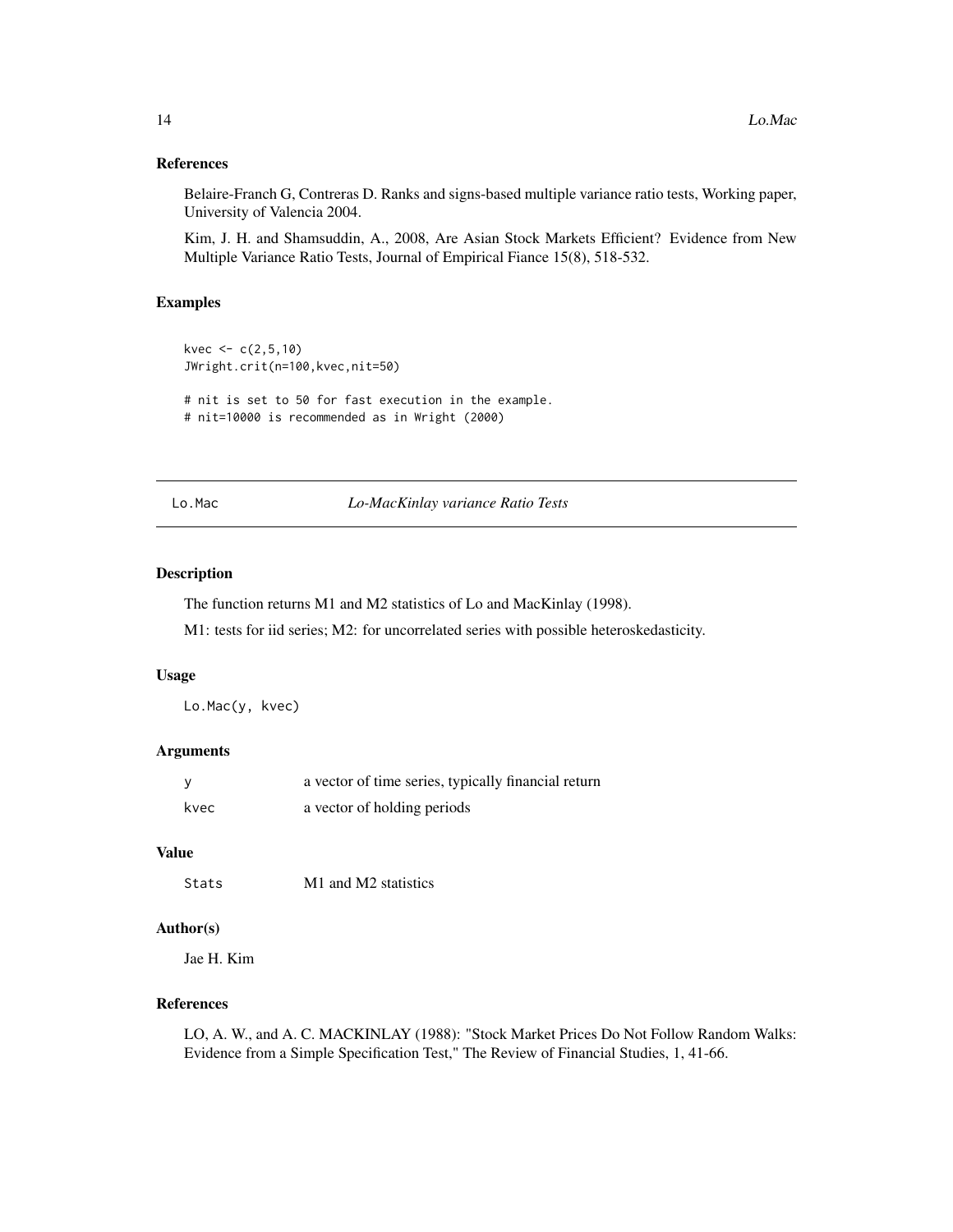#### <span id="page-14-0"></span>Panel.VR 15

# Examples

```
data(exrates)
y <- exrates$ca
nob <- length(y)
r <- log(y[2:nob])-log(y[1:(nob-1)])
kvec <-c(2,5,10)Lo.Mac(r,kvec)
```
#### Panel.VR *Panel Variance Ratio Tests*

# Description

Panel variance tatio tests based on Maximum Absloute Value, Sum of Squares, and Mean of each cross-sectional units

# Usage

Panel.VR(dat, nboot = 500)

# Arguments

| dat   | a T by K matrix of asset returns, K is the munber of cross sectional units and T |
|-------|----------------------------------------------------------------------------------|
|       | is length of time series                                                         |
| nboot | the number of wild bootstrap iterations, the default is set to 500               |

# Details

The component statistics are based on the automatic variance ratio test The set of returns are wild bootstrapped to conserve cross-sectional dependency

#### Value

| MaxAbs.stat<br>SumSquare.stat | the statistic based on the maximum absolute value of individual statistics                |
|-------------------------------|-------------------------------------------------------------------------------------------|
|                               | the statistic based on the sum of squared value of individual statistics                  |
| Mean.stat                     | the statistic based on the mean value of individual statistics                            |
| MaxAbs.pval                   | the wild bootstrap pyalue based on the maximum absolute value of individual<br>statistics |
| SumSquare.pval                |                                                                                           |
|                               | the wild bootstrap pyalue based on the sum of squared value of individual statis-<br>tics |
| Mean.pval                     | the wild bootstrap pvalue based on the mean value of individual statistics                |
|                               |                                                                                           |

# Author(s)

Jae H. Kim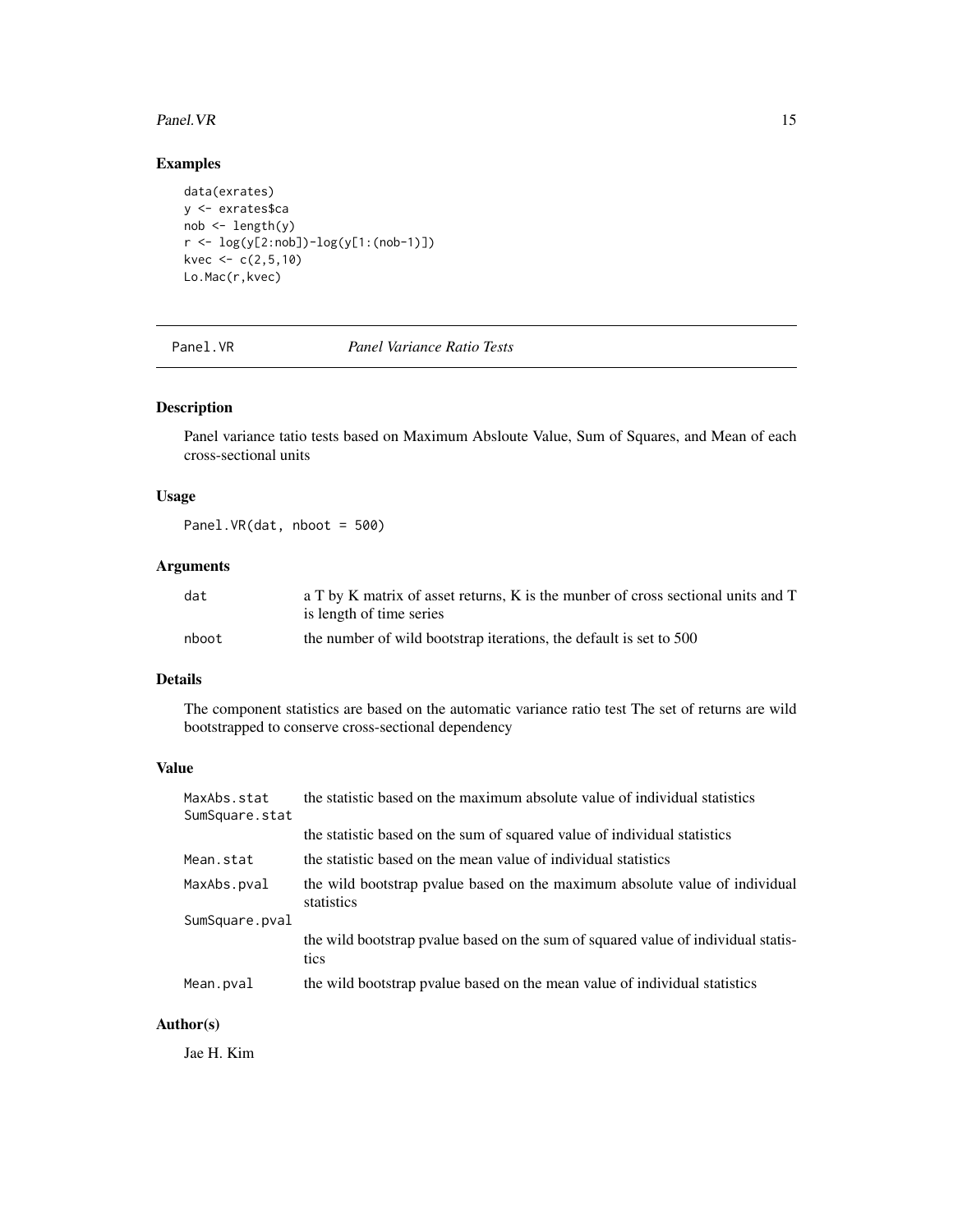# <span id="page-15-0"></span>References

Kim, J. H., & Shamsuddin, A. (2015). A closer look at return predictability of the US stock market: evidence from new panel variance ratio tests. Quantitative Finance, 15(9), 1501-1514.

#### Examples

ret=matrix(rnorm(200),nrow=100) Panel.VR(ret)

Spec.shape *Spectral shape tests for random walk*

#### Description

Spectral Shape tests proposed by Durlauf (1991) and Choi (1999)

#### Usage

Spec.shape(x)

#### Arguments

| financial return time series |  |  |
|------------------------------|--|--|
|                              |  |  |

#### Value

| AD.  | Anderson-Darling statistic |
|------|----------------------------|
| C.VM | Cramer-von Mises statistic |
| м    | Mellows statistic          |

# Note

Traslated from Choi's Gauss codes

# Author(s)

Jae H. Kim

# References

Choi, I. 1999, Testing the random walk hypothesis for real exchange rates, Journal of Applied Econometrics, 14, 293-308. Durlauf, S. N., 1991, Spectral based testing of the martingale hypothesis, Journal of Econometrics, 50, 355-376.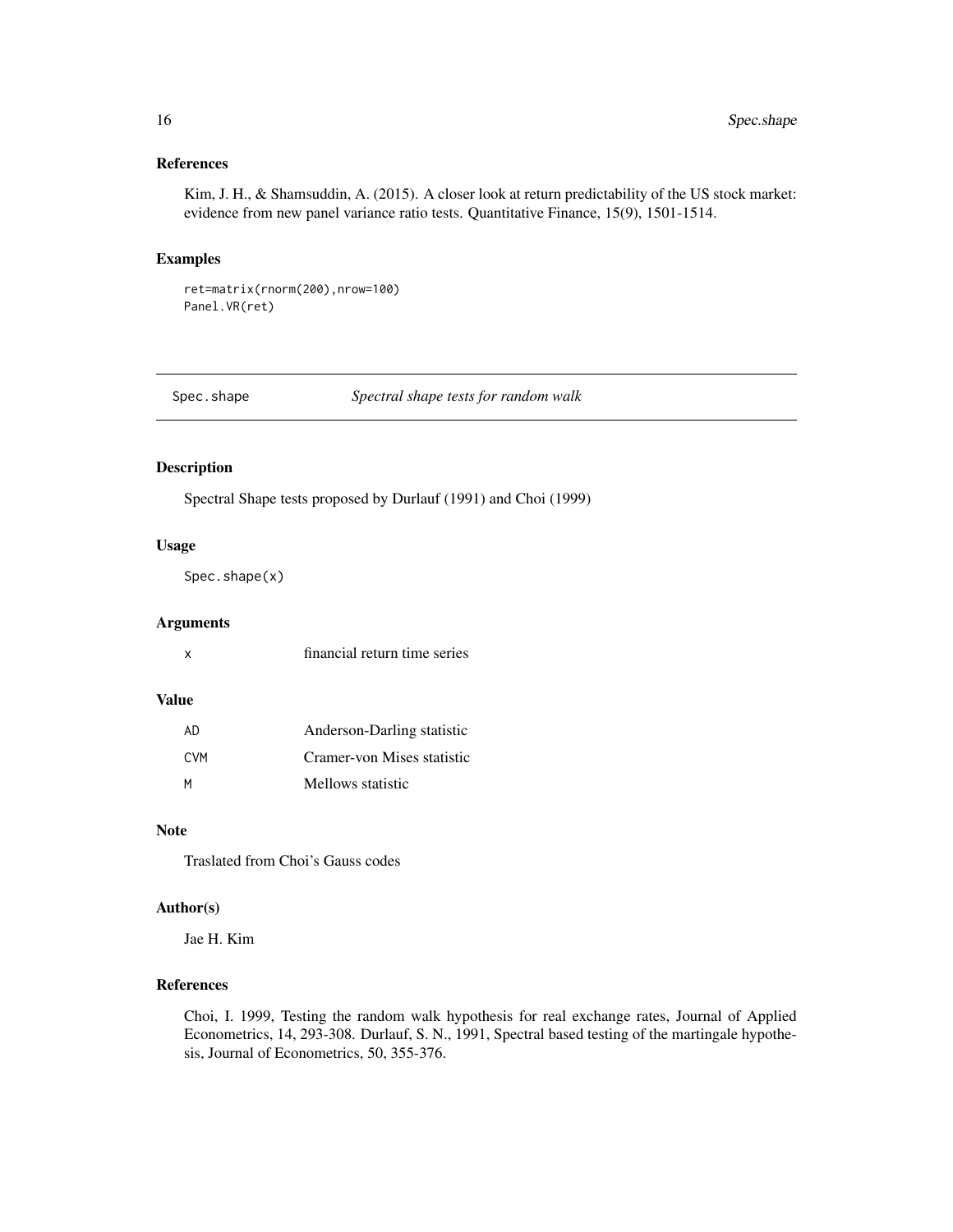# <span id="page-16-0"></span>Subsample.test 17

# Examples

```
data(exrates)
y <- exrates$ca
nob <- length(y)
r <- log(y[2:nob])-log(y[1:(nob-1)])
Spec.shape(r)
```
Subsample.test *Subsampling test of Whang and Kim (2003)*

# Description

The function returns the p-values of the subsampling test.

#### Usage

```
Subsample.test(y, kvec)
```
# Arguments

| <b>V</b> | a vector of time series, typically financial return |
|----------|-----------------------------------------------------|
| kvec     | a vector of holding periods                         |

# Details

The block lengths are chosen internally using the rule proposed in Whang and Kim (2003)

#### Value

|              | Holding Period holding periods used             |
|--------------|-------------------------------------------------|
| Block.Length | block lengths chosen                            |
| pval         | p-values of the test for each block length used |

# Author(s)

Jae H. Kim

# References

WHANG,Y.-J., J. KIM, 2003, A Multiple Variance Ratio Test Using Subsampling, Economics Letters, 79, 225-230.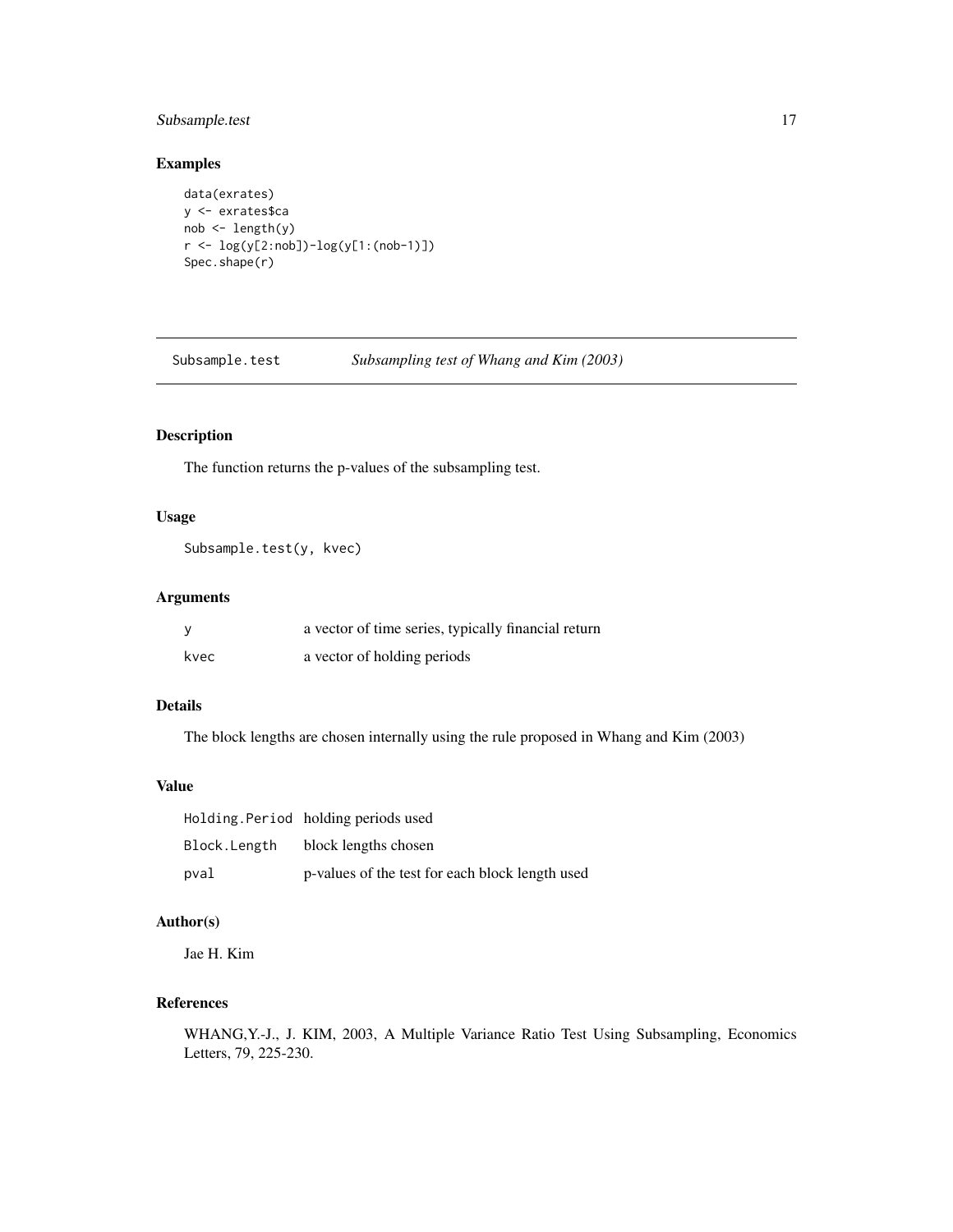# Examples

```
data(exrates)
y <- exrates$ca
nob <- length(y)
r <- log(y[2:nob])-log(y[1:(nob-1)])
kvec <-c(2,5,10)Subsample.test(r,kvec)
```
VR.minus.1 *Absolute Value of (VR - 1)*

# Description

This value is sometimes used to measure the degree of market efficiency

# Usage

VR.minus.1(y, kvec)

# Arguments

| – V  | financial return time series |
|------|------------------------------|
| kvec | a vector of holding periods  |

# Value

| VR.auto        | the value of VR-1 with automatic selection of holding vectors |
|----------------|---------------------------------------------------------------|
| Holding.Peiods |                                                               |
|                | the vector of holding periods                                 |
| VR.kvec        | the values of VR-1 for the chosen holding periods             |

# Note

see Auto.VR function for automatic selection of holding periods

#### Author(s)

Jae H. Kim

```
data(exrates)
y <- exrates$ca
nob \leftarrow length(y)kvec <-c(2,5,10)r <- log(y[2:nob])-log(y[1:(nob-1)])
VR.minus.1(r,kvec)
```
<span id="page-17-0"></span>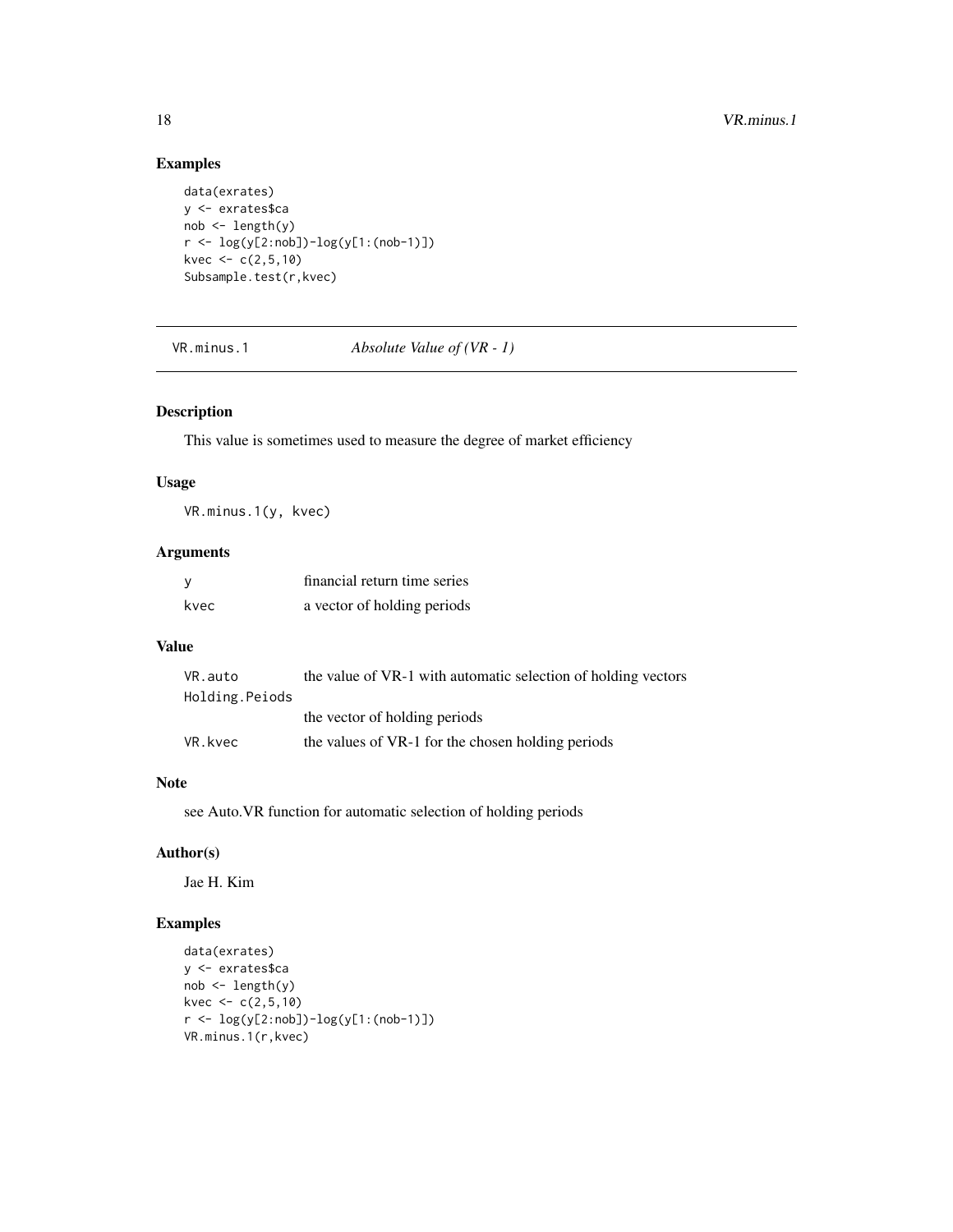<span id="page-18-0"></span>

Plotting unstandadized variance ratios against holding periods with 95percent confidence band Standard errors under iid returns are used.

# Usage

VR.plot(y, kvec)

#### Arguments

|      | financial return      |
|------|-----------------------|
| kvec | holding period vector |

# Value

VR vector of variance ratio values plotted

# Author(s)

Jae H. Kim & Alexios Ghalanos

# Examples

```
data(exrates)
y <- exrates$ca
nob <- length(y)
r <- log(y[2:nob])-log(y[1:(nob-1)])
kvec <-c(2,5,10)VR.plot(r,kvec)
```
Wald *Wald Test of Richardson and Smith (1991)*

# Description

This function returns the Wald test statistic with critical values

# Usage

Wald(y, kvec)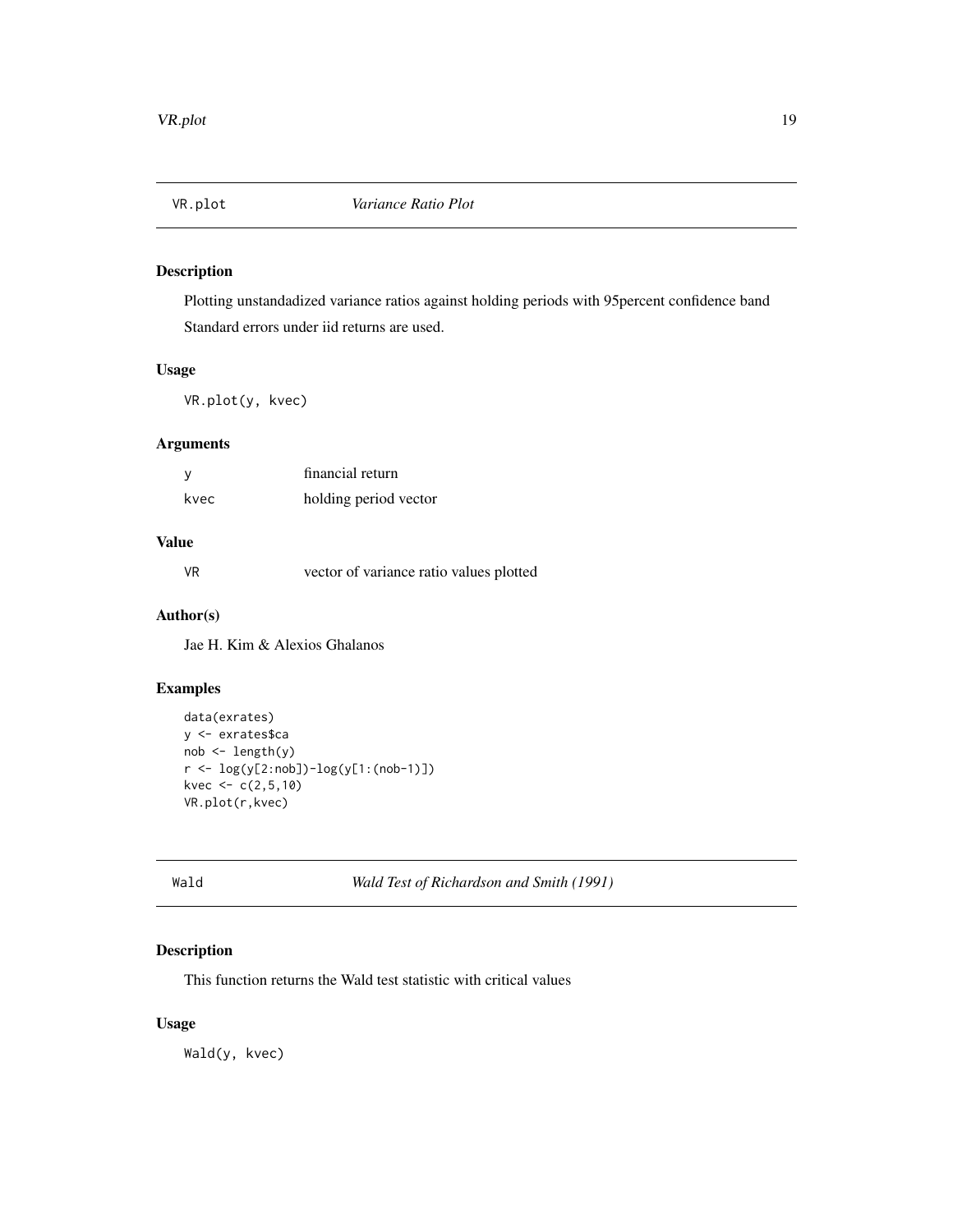<span id="page-19-0"></span>20 Wright

#### Arguments

|      | a vector of time series, typically financial return |
|------|-----------------------------------------------------|
| kvec | a vector of holding periods                         |

# Value

Holding.Periods holding periods used Wald.stat Wald test statistic Critical.Values\_10\_5\_1\_percent 10 5 and 1 percent critical values

# Note

The statistic asymptotically follows the chi-squared distribution with the degrees of freedom same as the number of holding periods used

# Author(s)

Jae H. Kim

### References

Richardson, M., T. Smith, 1991, "Tests of Financial Models in the Presence of Overlapping Observations," The Review Financial Studies, 4, 227-254.

#### Examples

```
data(exrates)
y <- exrates$ca
nob <- length(y)
r <- log(y[2:nob])-log(y[1:(nob-1)])
kvec <-c(2,5,10)Wald(r,kvec)
```
Wright *Wright's Rank and Sign Tests*

# Description

The function returns R1, R2 and S1 tests statistics detailed in Wright (2000)

#### Usage

Wright(y, kvec)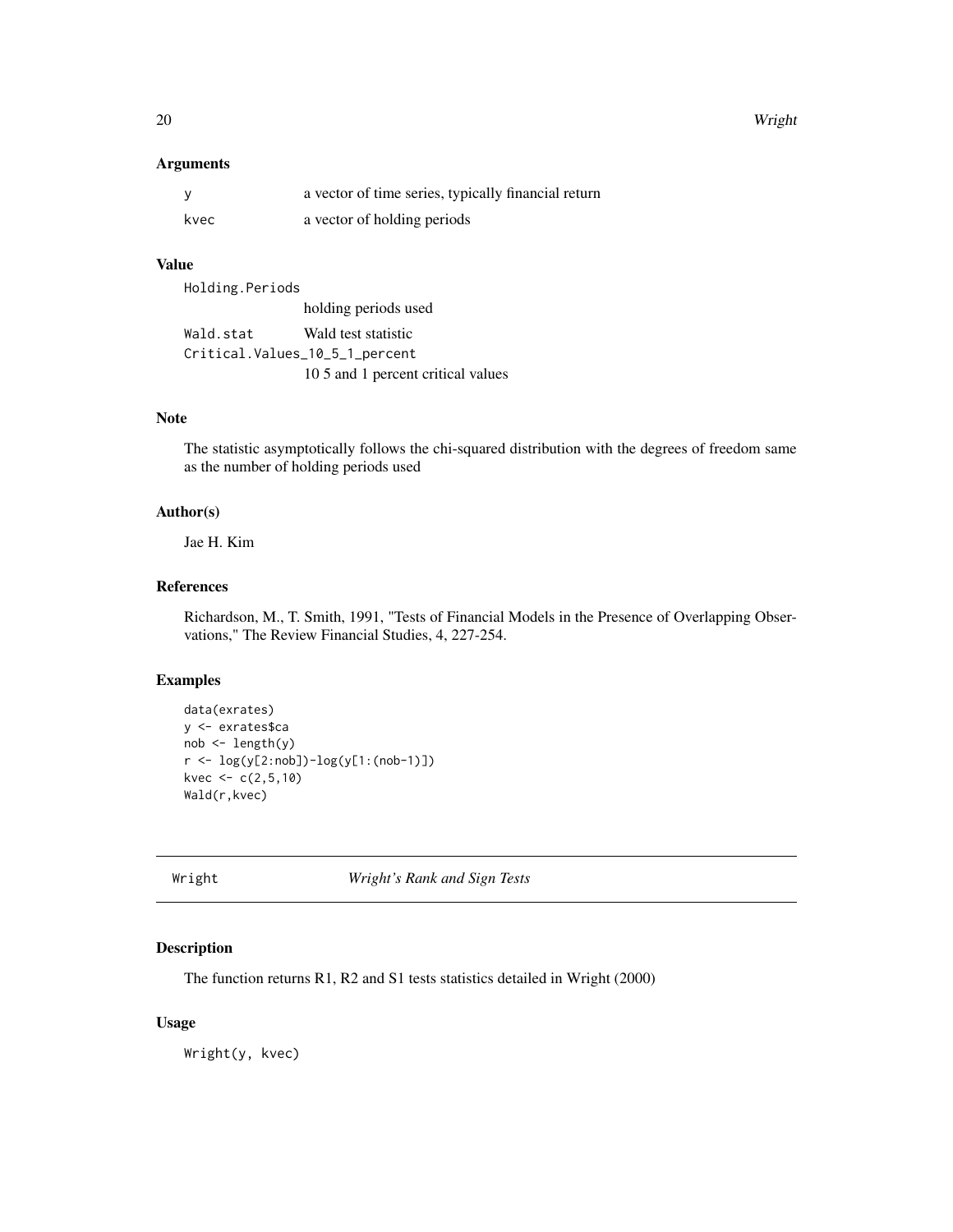# <span id="page-20-0"></span>Wright.crit 21

# Arguments

|      | a vector of time series, typically financial return |
|------|-----------------------------------------------------|
| kvec | a vector of holding periods                         |

#### Details

Nonparametric tests

# Value

| Holding.Period |                      |
|----------------|----------------------|
|                | holding periods used |

| R1.test              | rank test R1 |
|----------------------|--------------|
| R <sub>2</sub> .test | rank test R2 |
| S1.test              | sign test S1 |

# Author(s)

Jae H. Kim

# References

WRIGHT,J.H.,2000,Alternative Variance-Ratio Tests Using Ranks and Signs, Journal of Business & Economic Statistics, 18, 1-9.

# Examples

```
data(exrates)
y <- exrates$ca
nob <- length(y)
r <- log(y[2:nob])-log(y[1:(nob-1)])
kvec <-c(2,5,10)Wright(r,kvec)
```

```
Wright.crit Critical Values for Wright's rank and sign tests
```
# Description

This function returns critical values of Wright's tests based on the simulation method detailed in Wright (2000)

#### Usage

Wright.crit(n, k, nit)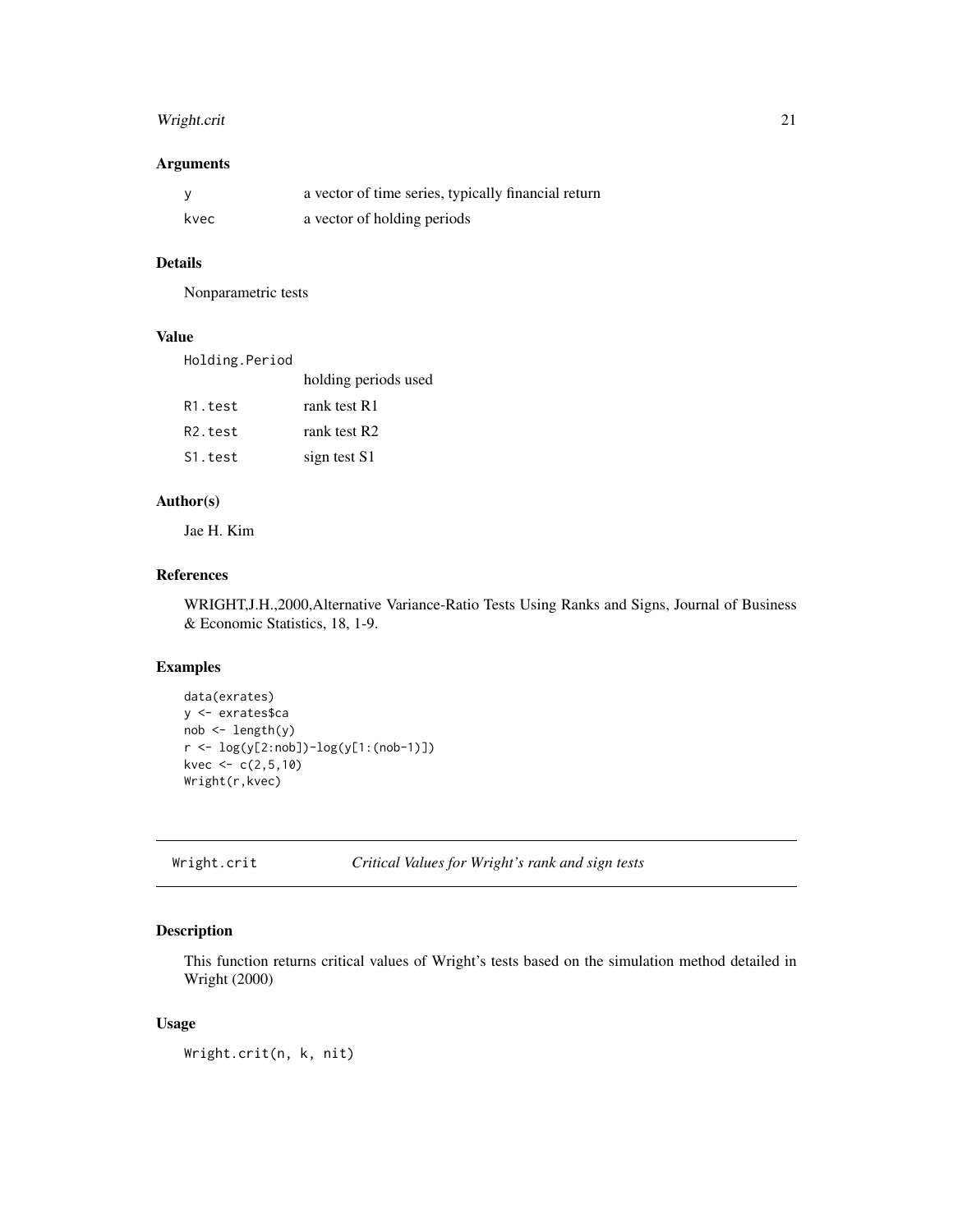# Arguments

| n   | sample size              |
|-----|--------------------------|
| k   | holding period, a scalar |
| nit | number of iterations     |

# Value

| Holding.Period |  |
|----------------|--|
|----------------|--|

|                      | holding period used                  |
|----------------------|--------------------------------------|
| R1.crit              | Critical values for the R1 statistic |
| R <sub>2</sub> .crit | Critical values for the R2 statistic |
| S1.crit              | Critical values for the S1 statistic |

# Author(s)

Jae H. Kim

# References

WRIGHT,J.H.,2000,Alternative Variance-Ratio Tests Using Ranks and Signs, Journal of Business & Economic Statistics, 18, 1-9.

# Examples

Wright.crit(n=10,k=2,nit=50)

# nit is set to 50 for fast execution in the example. # nit=10000 is recommended as in Wright (2000)